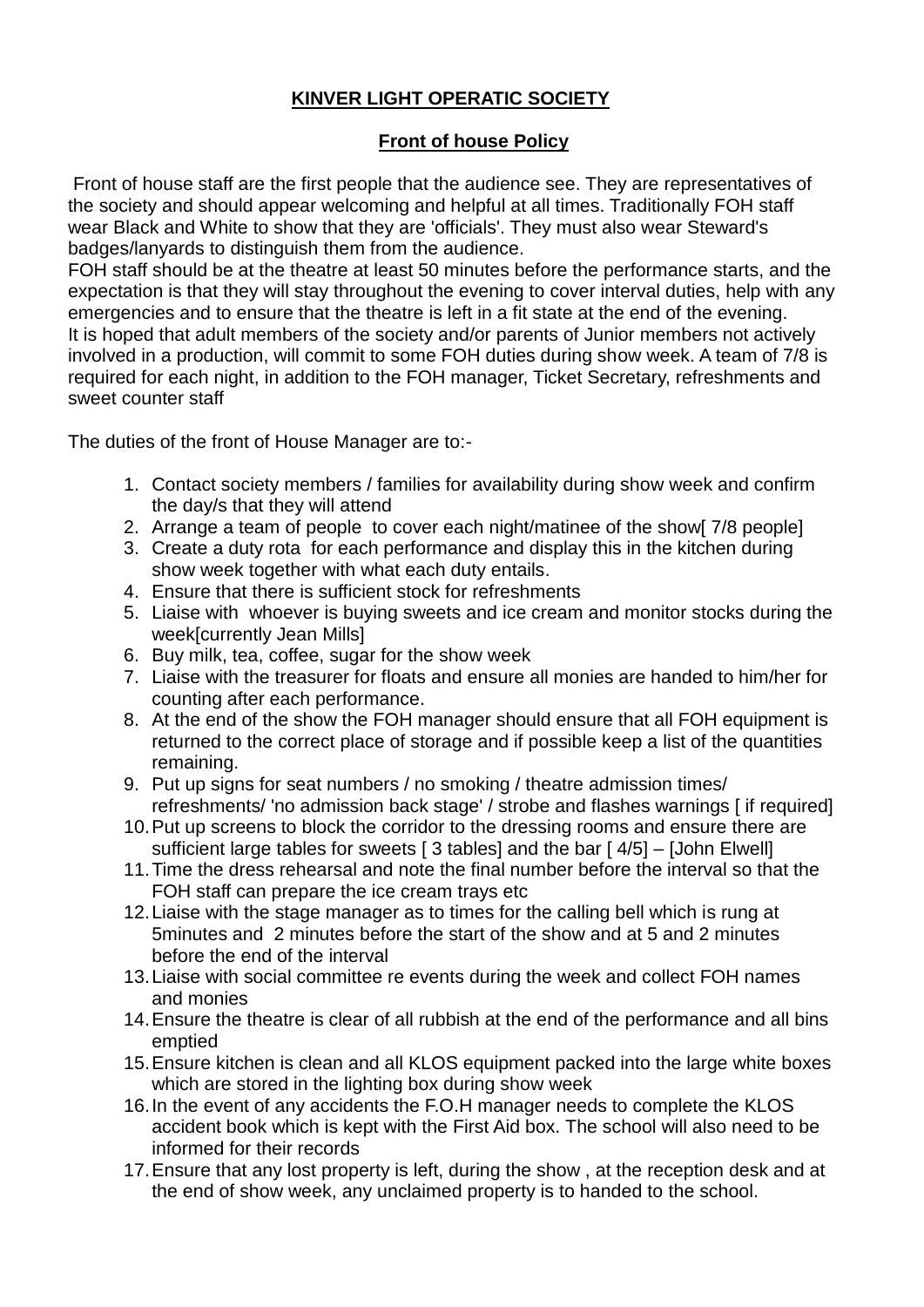FOH staff should be assigned to the following tasks:-

pre-show programme sales raffle tickets sales refreshments directing the audience to their seats indicating toilets and disabled toilets interval selling ice creams both in the auditorium and the foyer refreshments collecting rubbish monitor any smoking and redirect people off site to the smoking areas post show clear the theatre of any rubbish – any 'lost property' should be handed in with a note of

> the row and seat number. clean all tables in the foyer and re-position furniture if necessary clean kitchen surfaces and pack away all equipment used

Currently a society member will announce the welcome / no smoking / silence mobiles and rubbish reminders at the start of the show, and, before the second half, the results of the raffle and 'rubbish reminders'.

The initial announcement MUST also include that photography and taking of videos is prohibited by the conditions of our licence.

The plan for each evening is as follows:-

- Put out all signs, screens + 3 tables for sweet stand and put a rubbish sack in the orchestra 'pit' The signs are: -
- no smoking
- seat numbers
- auditorium opening times
- refreshments
- no admission back stage
- strobe and flash warnings [ if required]
- Reposition dining tables to give more floor space by pushing one complete row again the window, and a second row, with movement space, in front of the first. One table can go in front of the cleaning cupboard thus reducing the length of the second row. For the May performance if the weather is warm the doors to the quadrangle can be opened [ useful for group parties]
- Ensure each member of FOH has checked their duties Ushers at the top of the steps to the theatre, Raffle sellers to be positioned in the dining area Programme sellers to be positioned in the dining area and one at the steps to the far side of the theatre if necessary
- The warning bell is sounded 5 minutes before curtain up and repeated at 2 minutes
- During the first half of the show fold raffle tickets and draw raffle in order that the results can be announced at half time. Fix the winning tickets to relevant prizes.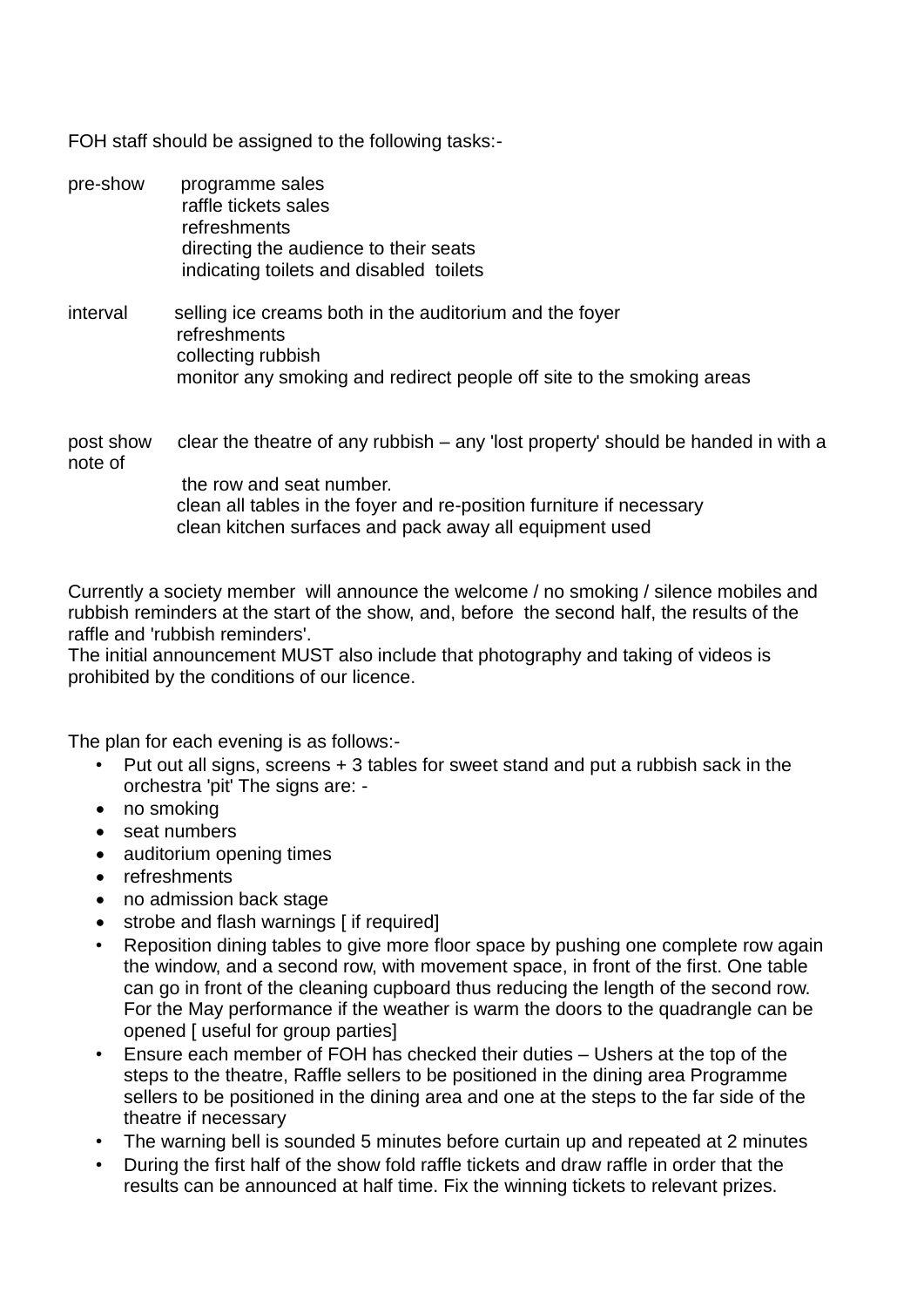- During the last 5 minutes of the first half, fill the ice cream trays , distribute float and black rubbish sacks to the theatre and foyer sellers.
- At half time ensure all doors to theatre are open to cool the auditorium and if necessary open the fire doors
- When the 5-minute bell sounds ensure the fire door is secured
- Wipe tables and collect rubbish
- At the end of the performance position a member of FOH at each exit point with a black sack for rubbish
- When the auditorium is empty, collect all rubbish, sweep and / or hoover floors as necessary, empty school bins, replace liners and put all rubbish sacks into the skip on the back car park
- Check toilets used by public for tidiness i.e paper left on the floor, paper towel bins full, taps left on etc.
- Ensure kitchen is clean and wiped down and all boxes are taken to the lighting box for storage.

Usually the lighting crew will put the boxes and sweets into the lighting box AFTER all their

equipment is secure.

### **People acting as Ushers**

- Show / direct people to their seats, ensuring they are in the correct seat not everyone looks at the seat numbers and some seats are not in numerical order. ALL TICKETS MUST BE TORN AT THE PERFORATION AND THE STUBS PLACED IN THE 'STUBS BOX' IN THE KITCHEN ONCE THE SHOW HAS STARTED. This is to enable us to keep a check on the numbers in the auditorium in the event of us needing to evacuate the theatre.
- Ensure that at the start of the show the doors are closed
- Open the doors for the interval and if necessary open the fire doors to cool the theatre. You may be required to sell ice cream at this point.
- Close doors and fire doors for the second half.
- After finale and curtain calls open doors and have black sacks ready to collect rubbish
- Advise FOH manager of any problems that occur e.g. double booking/ illness
- **Auditorium lights will be controlled by the lighting crew – liaise with the Lighting Operator**

### **Specific duties of Front of House Manager concerning Health and Safety.**

Working with the Lead Person and the Backstage manager to ensure that all relevant persons comply with the provisions of the Health and Safety policy. FOH staff must sign in and out each night that they are on duty and should familiarise themselves with the Fire Code displayed in the Kitchen.

- 1. During performances, the FOH manager will take charge of the First Aid kit and the fire marshal's florescent jackets.
- 2. To keep a record of the location of the nearest telephone to be used in the case of an emergency and/or ensure that at least two members are nominated as having a mobile telephone to hand to be used in the case of an emergency. Mobiles should be checked prior to each performance to ensure appropriate signal strength and reception.
- 3. Ensure that all FOH staff have identified themselves to each other.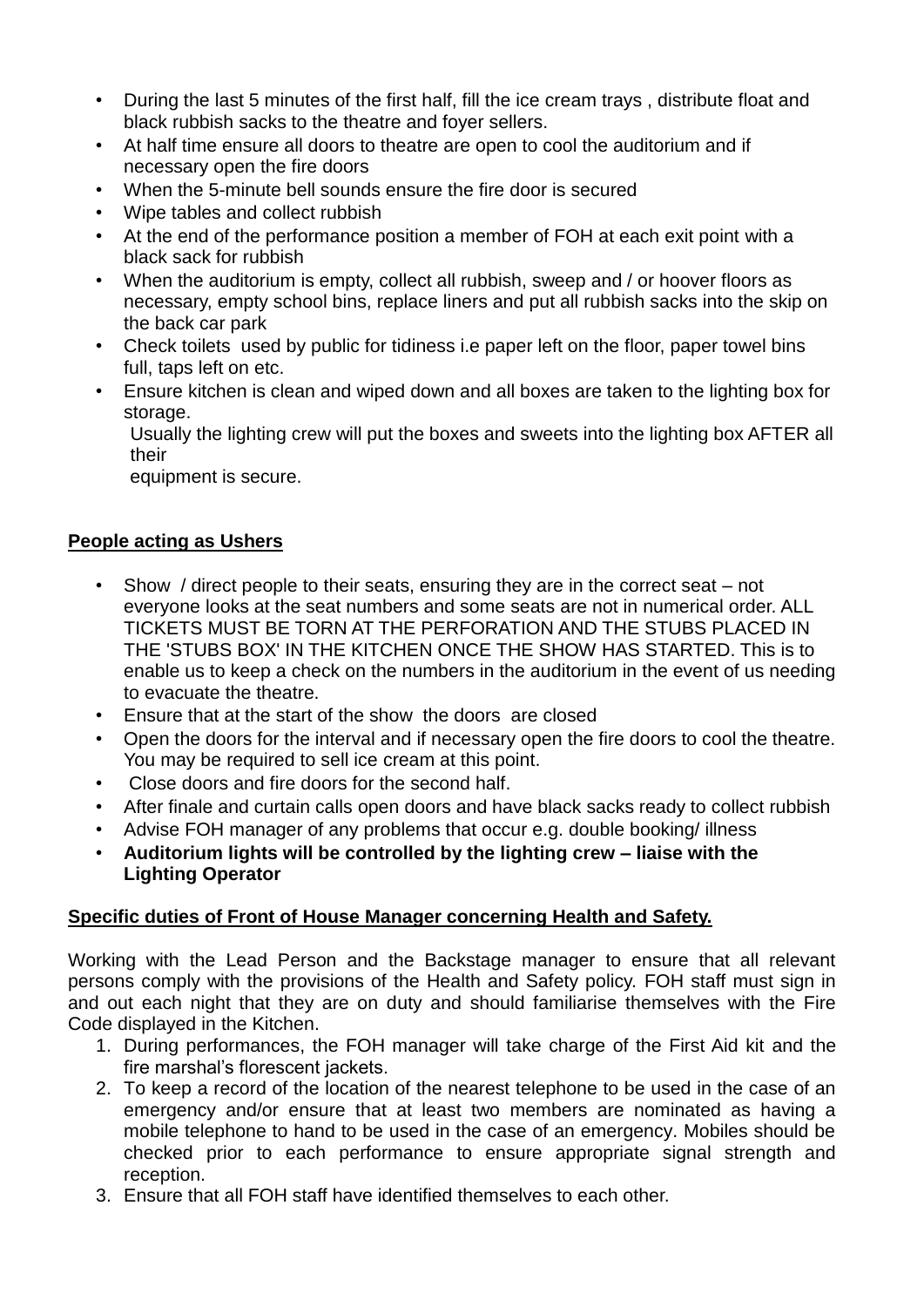- 4. Ensure that the front of house team take care of the increased risks of raked floors, dimly lit areas and the special precautions that need to be taken with infirm or disabled persons.
- 5. Ensure that the policy of no smoking and no alcohol is complied with by all relevant members.
- 6. Ensure that all FOH staff have been advised of the procedures that they should follow in the event of an incident such as an outbreak of fire, first aid emergency etc.
- 7. Ensure that FOH staff have been made aware of the location of the nearest telephone, the location of the fire extinguishers, the route to be used in the event of the need to evacuate the building, the procedures to be used to evacuate patrons in the event of an emergency and the location of the assembly point(s).
- 8. Ensure that all FOH staff have be given specific instructions and training connected with their duties.
- 9. If the fire alarm is activated during a rehearsal a pre-nominated Front of House staff member will announce to the audience, the evacuation points and assembly point outside of the school on the main car park well away from the building. This will be done using the microphone in the lighting box.
- 10.Following evacuation, the front of house staff will take a head count of the audience to check that the head count, from ticket stubs, matches the people evacuated.
- 11.During an evacuation procedure, the person in charge will be the **front of house manager** during performances and the **lead person** at all other times.
- 12.Their tasks include:
	- gathering all information regarding the evacuation
	- establish if it is a genuine fire or false alarm
	- ensure that the fire brigade has been called
	- receive reports from the fire marshals to show that all staff/patrons have been evacuated.
	- liaise with the fire brigade on its arrival.

13.The person in charge has the authority, in conjunction with and with advice from the fire services, to end an evacuation and recall all staff/patrons into the buildings

## **General FOH duties**

- Selling programmes and raffle tickets
- Direct people who do not need to collect or pay for tickets into the dining area to avoid congestion in the foyer
- Sell ice cream during the interval if in the auditorium ensure that the fire doors are open to cool the theatre.
- Ensuring foyer and theatre are clean after the interval and at the end of the evening
- Serve tea/coffee before the show and during the interval

#### Sweets / Ice cream

Currently [2016] Jean Mills buys the sweet and ice creams and restocks during the week, sweets coming from Bookers and Ice creams from Lidl